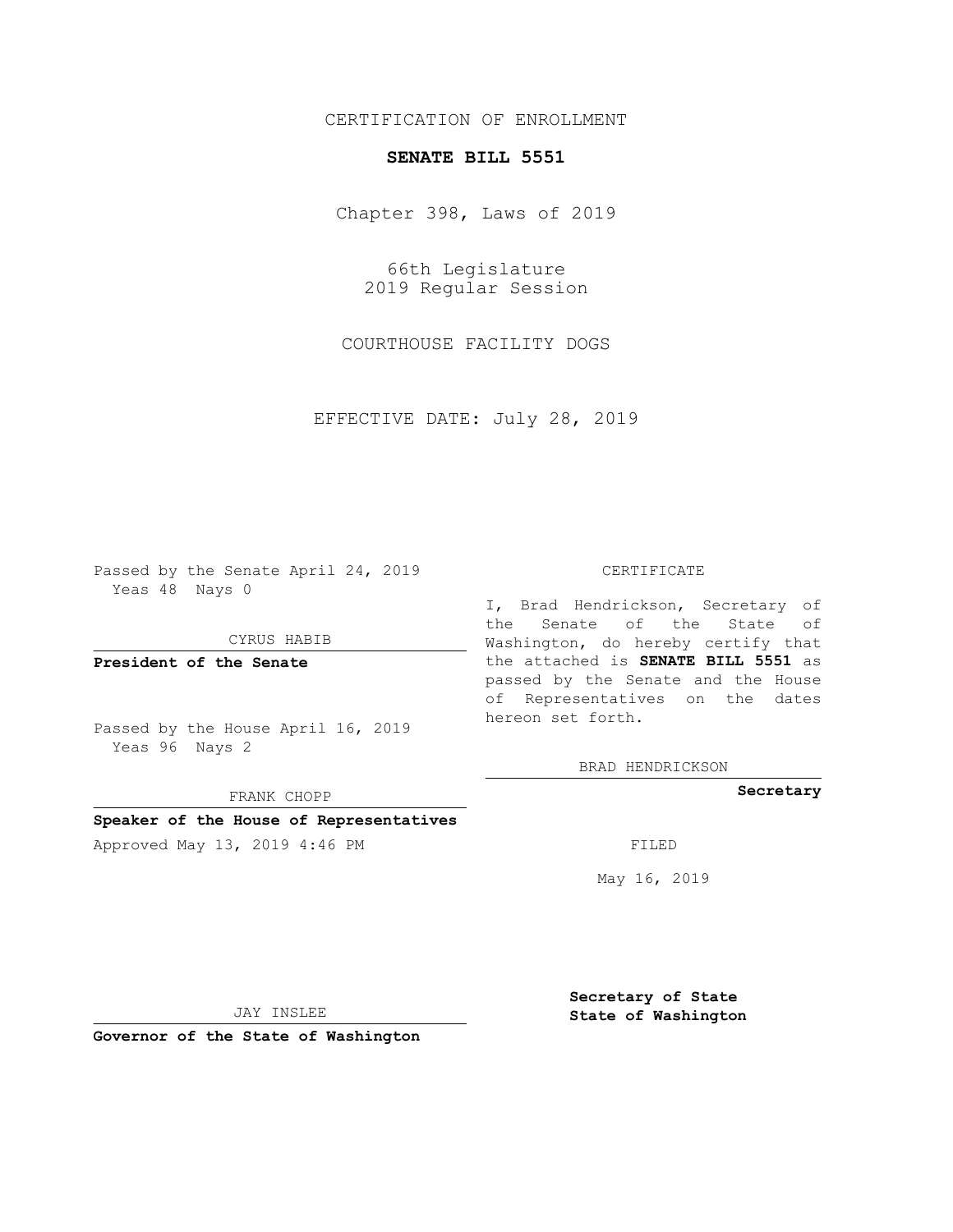## **SENATE BILL 5551**

AS AMENDED BY THE HOUSE

Passed Legislature - 2019 Regular Session

# **State of Washington 66th Legislature 2019 Regular Session By** Senators Dhingra, Palumbo, Das, Kuderer, Wellman, and Van De Wege Read first time 01/23/19. Referred to Committee on Law & Justice.

 AN ACT Relating to courthouse facility dog assistance for testifying witnesses; and adding a new section to chapter 10.52 RCW.

BE IT ENACTED BY THE LEGISLATURE OF THE STATE OF WASHINGTON:

 NEW SECTION. **Sec. 1.** A new section is added to chapter 10.52 5 RCW to read as follows:

 (1) Courts are authorized to permit a courthouse facility dog for 7 use by witnesses in any judicial proceeding.

 (2) Courts with an available courthouse facility dog must allow a witness under eighteen years of age, or who has a developmental disability as defined in RCW 71A.10.020, to use a courthouse facility 11 dog to accompany them while testifying in court.

 (3) Courts may allow any witness who does not meet the criteria in subsection (2) of this section to use a courthouse facility dog, if available, to accompany them while testifying in court.

 (4) Before the introduction of a courthouse facility dog into the courtroom and outside the presence of the jury, the party desiring to use the assistance of a courthouse facility dog must file a motion setting out: (a) The credentials of the courthouse facility dog; (b) that the courthouse facility dog is adequately insured; (c) that a relationship has been established between the witness and the courthouse facility dog in anticipation of testimony; and (d) reasons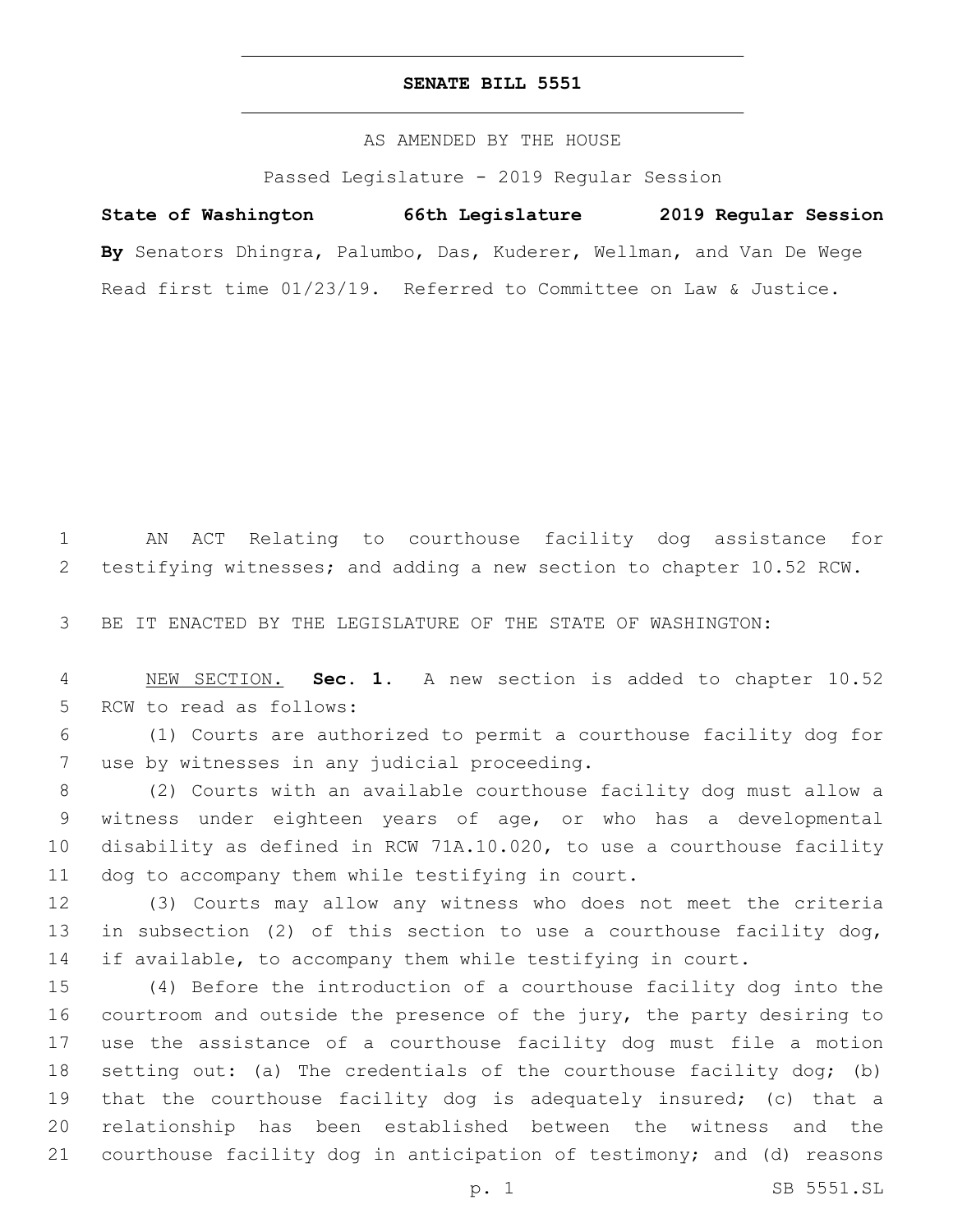why the courthouse facility dog is necessary to facilitate the 2 witness's testimony.

 (5) Upon a finding that the presence of a courthouse facility dog is necessary to facilitate a witness's testimony, the witness must be afforded the opportunity to have a courthouse facility dog accompany the witness while testifying, if a courthouse facility dog and certified handler are available within the jurisdiction of the court 8 in which the proceeding is held.

 (6) If the court grants the motion filed under subsection (4) of this section, the certified handler must be present in the courtroom to advocate for the facility dog as necessary. The courthouse facility dog performing this service should be trained to accompany the witness to the stand without being attached to the certified handler by a leash and lie on the floor out of view of the jury while the witness testifies.

(7) In a jury trial, the following provisions apply:

 (a) In the course of jury selection, either party may, with the court's approval, voir dire prospective jury members on whether the presence of a courthouse facility dog to assist a witness would create undue sympathy for the witness or cause prejudice to a party 21 in any other way.

 (b) To the extent possible, the court shall ensure that the jury will be unable to observe the facility dog prior to, during, and 24 subsequent to the witness's testimony.

 (c) On request of either party, the court shall present appropriate jury instructions that are designed to prevent any prejudice that might result from the presence of the courthouse facility dog before the witness testifies and at the conclusion of 29 the trial.

 (8) Courts may adopt rules for the use of a courthouse facility 31 dog authorized under this section.

32 (9) For purposes of this section:

 (a) "Certified handler" means a person who (i) was trained to handle the courthouse facility dog by the assistance dog organization that placed the dog and (ii) is a professional working in the legal 36 system who is knowledgeable about its practices.

 (b) "Courthouse facility dog" means a dog that: (i) Has graduated from a program of an assistance dog organization that is accredited by a recognized organization whose main purpose is to grant accreditation to assistance dog organizations based on standards of

p. 2 SB 5551.SL